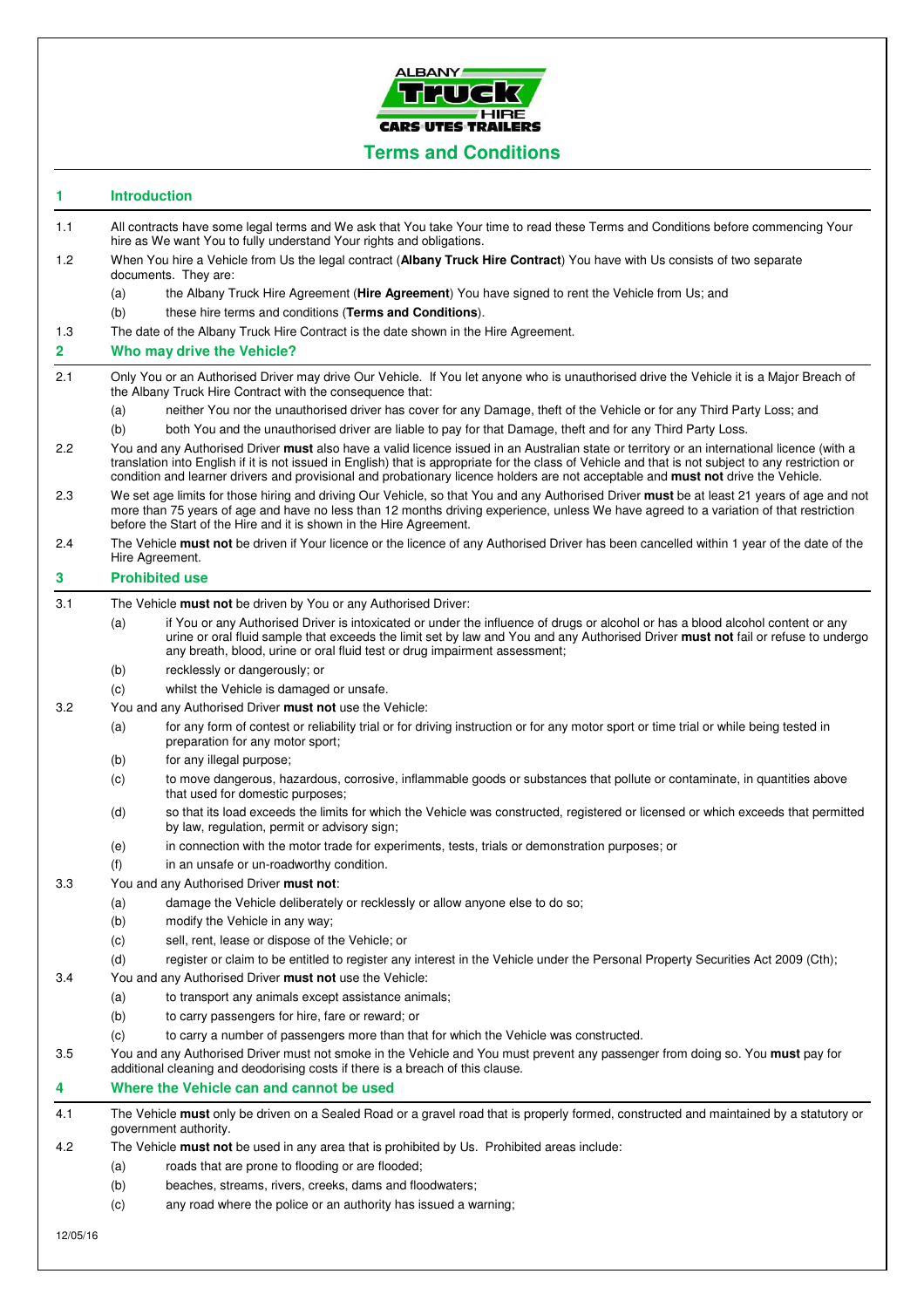- (d) any road that is closed;
- (e) any road where it would be unsafe to drive the Vehicle;
- (f) any area where snow has fallen or is likely to fall; and
- (g) any area that is off-road.

**5 Your obligations** 

- 5.1 At the Start of the Hire and before collecting the Vehicle:
	- (a) You must pay Us the Hire Charges shown in the Hire Agreement; and
	- (b) We may pre-authorise Your credit card for a Bond.
- 5.2 The Bond will not be collected at the End of the Hire provided that:
	- (a) all amounts due to Us under the Albany Truck Hire Contract have been paid;
		- (b) the Vehicle have been returned to the Hire Location at the date and time set in the Hire Agreement;
		- (c) there is no Damage or Third Party Loss;
		- (d) the interior and exterior of the Vehicle are clean;
		- (e) the Vehicle has a full tank of fuel; and
		- (f) there has not been a Major Breach of the Albany Truck Hire Contract,
	- and We reserve the right to debit Your credit card for all or part of the Bond if there is a breach of any of these conditions.

#### 5.3 At the End of the Hire You **must**:

- (a) pay Us the balance of the Hire Charges including but not limited to:
	- (i) extra kilometre charges pursuant to clause 8.5; and
	- (ii) overtime charges pursuant to clause 8.6(a) and 8.6(b);
- (b) pay up to the LDE if there is Damage or Third Party Loss or if the Vehicle has been stolen;
- (c) return the Vehicle with a full tank of fuel;
- (d) pay for cleaning costs We incur in reinstating the Vehicle to the same condition it was in at the Start of the Hire, fair wear and tear excepted;
- (e) pay for all Overhead Damage and Underbody Damage; and
- (f) pay for any Damage caused by the immersion of the Vehicle in water.
- 5.4 You and any Authorised Driver **must** pay all speeding and traffic fines and infringements as well as any fines or charges imposed for parking or towing the Vehicle or release of the Vehicle if it has been seized by a regulatory authority.
- 5.5 If You make a Damage Cover claim or We process or pay for any fines or infringements incurred by You during the Hire Period We will charge You an Administrative Fee for all such processing as well as charging You for the claim, fine or infringement.
- 5.6 You and any Authorised Driver **must** lock the Vehicle when it is not in use or unattended and You and any Authorised Driver **must** keep the keys or remote control device in Your possession at all times;
- 5.7 You and any Authorised Driver **must** take reasonable care of the Vehicle by:
	- (a) preventing it from being damaged;
	- (b) making sure that it is protected from the weather;
	- (c) maintaining the engine and brake oils, coolant level and tyre pressures;
	- (d) using the correct fuel type; and
	- (e) making sure that it is not overloaded.
- 5.8 You and any Authorised Driver **must** also take reasonable care of the Vehicle by complying with all statutory obligations and by-laws or regulations, industry codes of practice and recognised standards imposed by any statutory, public or government authority that apply to the use of the Vehicle.
- 5.9 You **must not** tamper with or interfere with the operation of the GPS Device.

5.10 If during the Hire Period:

- (a) the Vehicle develops a fault;
- (b) a warning light or electronic warning system message appears;
- (c) there are low coolant, brake or engine oil levels; or
- (d) low tyre pressure,

You **must** inform Us immediately and not drive the Vehicle unless We have authorised You to do so and You **must not** let anyone else repair or work on the Vehicle without Our prior written authority to do so.

- **6 Our obligations**  6.1 We will provide You with a Vehicle that is mechanically sound and in good working order taking into account the age of the Vehicle. 6.2 If the Vehicle breaks down during the Hire Period because of Our negligence We will recover and repair the Vehicle as soon as possible. If the Vehicle cannot be repaired We will use Our best endeavours to provide a replacement Vehicle where one is available.
	- 6.3 We are not responsible for any consequential loss You may suffer if the Vehicle breaks down unless this is because of Our negligence.

# **7 Damage Cover**

7.1 Damage Cover is included in the Hire Charges.

7.2 Subject to these Terms and Conditions if You or any Authorised Driver has an Accident We will indemnify You for any Damage or Third Party Loss or if the Vehicle is stolen but You **must** pay up to the LDE unless We agree that You were not at fault and the other party's insurance company accepts liability.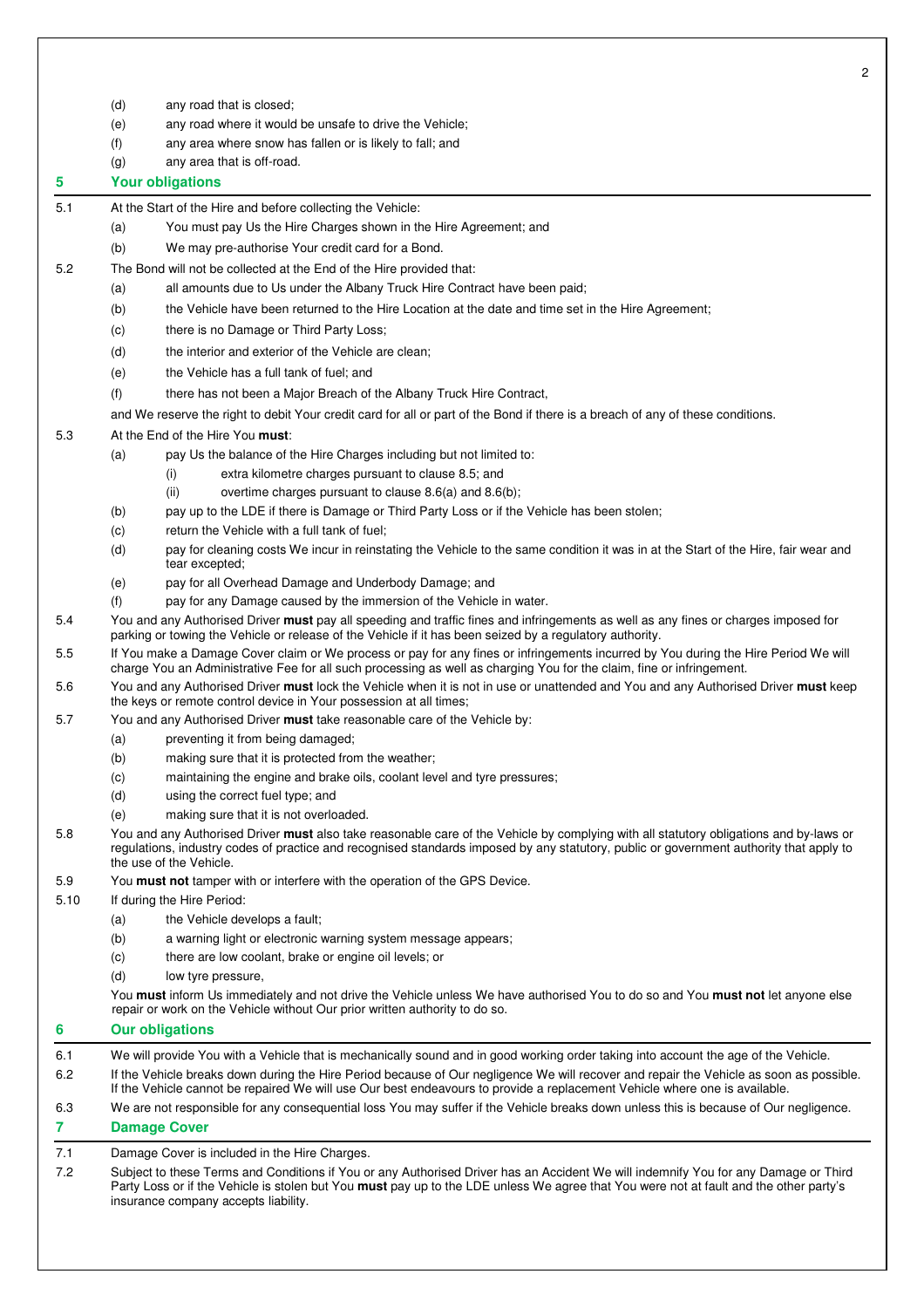| 7.3 | There is no Damage Cover for any driver who is less than 21 years of age or more than 75 years of age and allowing anyone who is less<br>than 21 or more than 75 to drive the Vehicle is a Major Breach of the Albany Truck Hire Contract.                                                                                                                     |                                                                                                                                                                                                                                                |  |
|-----|----------------------------------------------------------------------------------------------------------------------------------------------------------------------------------------------------------------------------------------------------------------------------------------------------------------------------------------------------------------|------------------------------------------------------------------------------------------------------------------------------------------------------------------------------------------------------------------------------------------------|--|
| 7.4 | Unless We agree otherwise, an amount up to the LDE is payable at the End of the Hire for each Accident or theft.                                                                                                                                                                                                                                               |                                                                                                                                                                                                                                                |  |
| 7.5 |                                                                                                                                                                                                                                                                                                                                                                | There is no Damage Cover:                                                                                                                                                                                                                      |  |
|     | (a)                                                                                                                                                                                                                                                                                                                                                            | for:                                                                                                                                                                                                                                           |  |
|     |                                                                                                                                                                                                                                                                                                                                                                | (i)<br>Overhead Damage;                                                                                                                                                                                                                        |  |
|     |                                                                                                                                                                                                                                                                                                                                                                | (ii)<br>Underbody Damage; or                                                                                                                                                                                                                   |  |
|     |                                                                                                                                                                                                                                                                                                                                                                | (iii)<br>Damage caused by immersion of the Vehicle in water; or                                                                                                                                                                                |  |
|     | (b)                                                                                                                                                                                                                                                                                                                                                            | if there is a Major Breach of the Albany Truck Hire Contract,                                                                                                                                                                                  |  |
|     |                                                                                                                                                                                                                                                                                                                                                                | and You and any Authorised Driver are each liable for all Damage, theft of the Vehicle and Third Party Loss arising therefrom.                                                                                                                 |  |
| 7.6 |                                                                                                                                                                                                                                                                                                                                                                | There is no Damage Cover for personal items that are left in or stolen from the Vehicle.                                                                                                                                                       |  |
| 8   |                                                                                                                                                                                                                                                                                                                                                                | Hire Period, costs & charges                                                                                                                                                                                                                   |  |
| 8.1 |                                                                                                                                                                                                                                                                                                                                                                | The Hire Agreement shows:                                                                                                                                                                                                                      |  |
|     |                                                                                                                                                                                                                                                                                                                                                                | the Hire Period for which You have hired the Vehicle; and                                                                                                                                                                                      |  |
|     | (a)<br>(b)                                                                                                                                                                                                                                                                                                                                                     | the Hire Charges.                                                                                                                                                                                                                              |  |
|     |                                                                                                                                                                                                                                                                                                                                                                | At the Start of the Hire You <b>must</b> inspect the Vehicle to make sure that any pre-existing damage is noted and shown in the Hire                                                                                                          |  |
| 8.2 | Agreement.                                                                                                                                                                                                                                                                                                                                                     |                                                                                                                                                                                                                                                |  |
| 8.3 | You must return the Vehicle on the date and by the time shown in the Hire Agreement and if You require the Vehicle for longer than the<br>Hire Period, You must notify Us at least 24 hours prior to the expiration of the Hire Period.                                                                                                                        |                                                                                                                                                                                                                                                |  |
| 8.4 | If You fail to return the Vehicle on the date and by the time shown on the Hire Agreement (or any extended date or time agreed with Us)<br>We may terminate the Albany Truck Hire Contract and if the location of the Vehicle is unknown after written notice to You We will report<br>the Vehicle as stolen to the Police.                                    |                                                                                                                                                                                                                                                |  |
| 8.5 | A daily limit of 600 kilometres applies unless You have Our prior written approval and it is noted on the Hire Agreement. For each day You<br>exceed that limit Your LDE is increased as shown on the Hire Agreement and You will incur an additional fee to have it reduced.                                                                                  |                                                                                                                                                                                                                                                |  |
| 8.6 |                                                                                                                                                                                                                                                                                                                                                                | If You return the Vehicle:                                                                                                                                                                                                                     |  |
|     | (a)                                                                                                                                                                                                                                                                                                                                                            | more than one hour after the time set for its return in the Hire Agreement We will charge You \$25 per hour up to one full day's<br>hire and a further full day's hire for each 24 hour period thereafter until the Vehicle is returned to Us; |  |
|     | (b)                                                                                                                                                                                                                                                                                                                                                            | at any time other than during Our normal business hours You must pay for the daily Hire Charges and all Damage until the Hire<br>Location next opens for business; or                                                                          |  |
|     | (c)                                                                                                                                                                                                                                                                                                                                                            | without a full tank of fuel a refuelling charge will apply in addition to the cost of the fuel.                                                                                                                                                |  |
| 8.7 |                                                                                                                                                                                                                                                                                                                                                                | At the End of the Hire You <b>must</b> also pay for all amounts owing pursuant to clause 5.3.                                                                                                                                                  |  |
| 8.8 | All moneys payable under the Albany Truck Hire Contract are payable to Us in full at the End of the Hire and any moneys owed to Us<br>thereafter accrue interest at the rate of 10% per annum commencing 14 days after the End of the Hire.                                                                                                                    |                                                                                                                                                                                                                                                |  |
| 8.9 | Any amount payable under the Albany Truck Hire Contract is subject to subsequent verification and adjustment and details of any<br>adjustments will be provided to You as soon as practicable. If any amount is due to Us or remains unpaid You authorise Us to debit Your<br>credit card with that amount within a reasonable time after the End of the Hire. |                                                                                                                                                                                                                                                |  |
| 9   | <b>Accidents or breakdowns</b>                                                                                                                                                                                                                                                                                                                                 |                                                                                                                                                                                                                                                |  |
| 9.1 | Twenty four hour roadside assistance is provided free of charge but You must contact Us on the phone number shown in the Hire<br>Agreement. Provided there has not been a Major Breach of the Albany Truck Hire Contract We will arrange for Our roadside assistance<br>provider to supply all practical assistance as soon as practicable.                    |                                                                                                                                                                                                                                                |  |
| 9.2 | We are not responsible for and there is no roadside assistance for:                                                                                                                                                                                                                                                                                            |                                                                                                                                                                                                                                                |  |
|     | (a)                                                                                                                                                                                                                                                                                                                                                            | damage caused by use of the incorrect fuel type;                                                                                                                                                                                               |  |
|     | (b)                                                                                                                                                                                                                                                                                                                                                            | tyre changing;                                                                                                                                                                                                                                 |  |
|     | (c)                                                                                                                                                                                                                                                                                                                                                            | lost keys;                                                                                                                                                                                                                                     |  |
|     | (d)                                                                                                                                                                                                                                                                                                                                                            | keys locked in the Vehicle; or                                                                                                                                                                                                                 |  |
|     | (e)                                                                                                                                                                                                                                                                                                                                                            | a flat battery in the Vehicle because you have left the lights or audio equipment on,                                                                                                                                                          |  |
|     |                                                                                                                                                                                                                                                                                                                                                                | and extra charges will apply if any of these services are provided at Your request.                                                                                                                                                            |  |
| 9.3 | If You or an Authorised Driver has an Accident or if the Vehicle is stolen You must report the Accident or theft to Us within 24 hours of it<br>occurring and fully complete an Accident/Theft report form.                                                                                                                                                    |                                                                                                                                                                                                                                                |  |
| 9.4 |                                                                                                                                                                                                                                                                                                                                                                | If the Vehicle is stolen or if You or an Authorised Driver has an Accident where:                                                                                                                                                              |  |
|     | (a)                                                                                                                                                                                                                                                                                                                                                            | any person is injured;                                                                                                                                                                                                                         |  |
|     | (b)                                                                                                                                                                                                                                                                                                                                                            | the other party has failed to stop or leaves the scene of the Accident without exchanging names and addresses; or                                                                                                                              |  |
|     | (c)                                                                                                                                                                                                                                                                                                                                                            | the other party appears to be under the influence of drugs or alcohol,                                                                                                                                                                         |  |
|     |                                                                                                                                                                                                                                                                                                                                                                | You or the Authorised Driver must also report the theft or Accident to the Police.                                                                                                                                                             |  |
| 9.5 |                                                                                                                                                                                                                                                                                                                                                                | If You or an Authorised Driver has an Accident You and the Authorised Driver must:                                                                                                                                                             |  |
|     | (a)                                                                                                                                                                                                                                                                                                                                                            | exchange names and addresses with the other driver;                                                                                                                                                                                            |  |
|     | (b)                                                                                                                                                                                                                                                                                                                                                            | obtain the names and addresses of all witnesses;                                                                                                                                                                                               |  |
|     | (c)                                                                                                                                                                                                                                                                                                                                                            | not make any admission of fault or promise to pay the other party's claim or release the other party from any liability;                                                                                                                       |  |
|     | (d)                                                                                                                                                                                                                                                                                                                                                            | forward all third party correspondence or court documents You receive to Us within 7 days of receipt; and                                                                                                                                      |  |
|     | (e)                                                                                                                                                                                                                                                                                                                                                            | co-operate with Us in the prosecution of any legal proceedings that We may institute or the defence of any legal proceedings                                                                                                                   |  |
|     |                                                                                                                                                                                                                                                                                                                                                                | which may be instituted against You or Us as a result of an Accident, including attending Our lawyer's office and any Court<br>hearing.                                                                                                        |  |
|     |                                                                                                                                                                                                                                                                                                                                                                |                                                                                                                                                                                                                                                |  |

 $\overline{Q}$